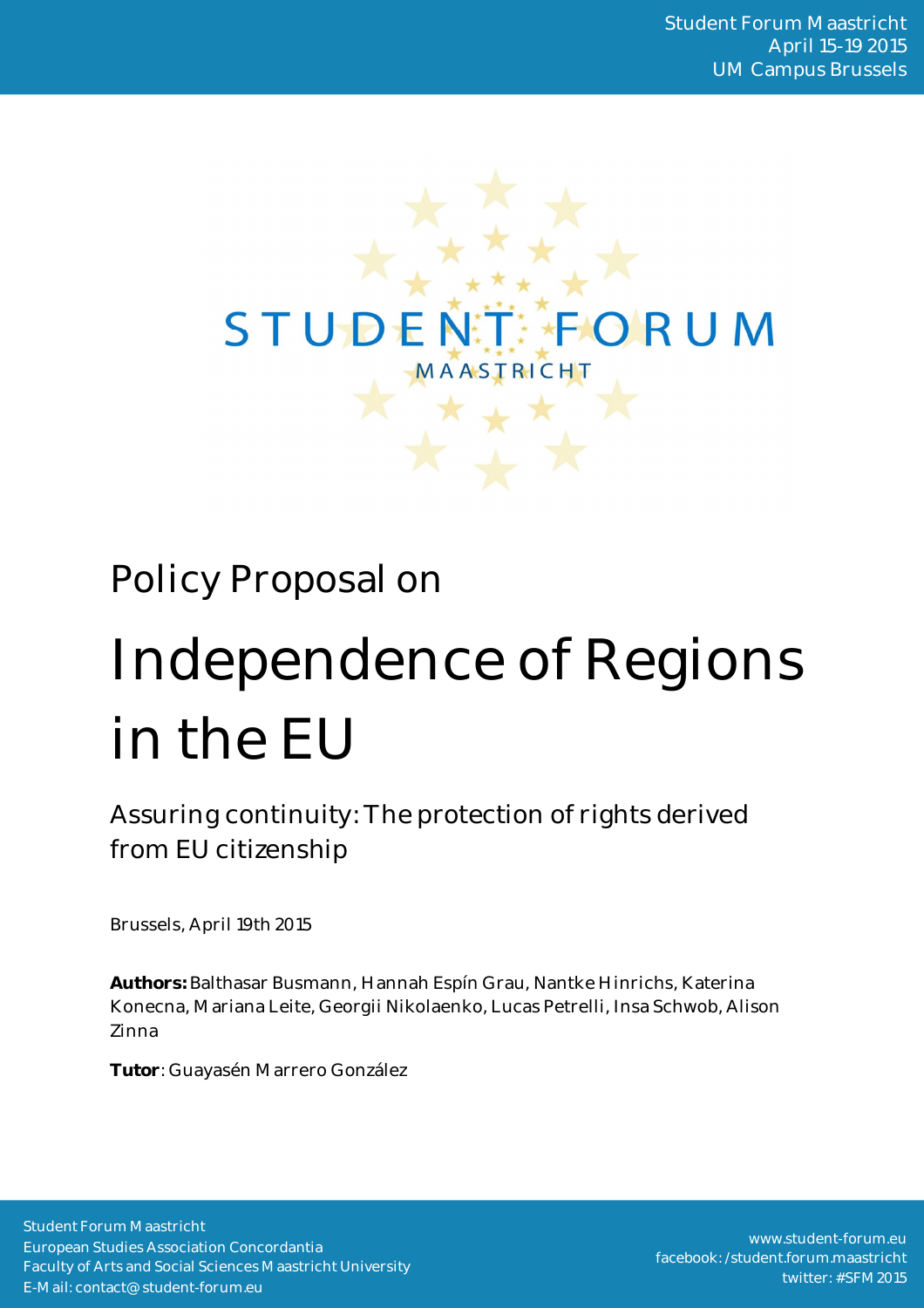#### **STUDENT FORUM MAASTRICHT**

Student Forum Maastricht (SFM) is an annual student conference held at the Maastricht University Campus in Brussels. The conference is organised by students from Maastricht University in cooperation with different partner organisations. The participants are post- and undergraduate students from all over Europe with diverse academic backgrounds. Based on problem statements provided by European Commission representatives, they develop policy proposals for pressing topics within the Commission. In this process the students receive input and insights from experts from NGOs, academia and the business sector working in Brussels. The 2015 edition of SFM took place from 15<sup>th</sup> to 19<sup>th</sup> April. In five different working groups policy recommendations were drafted dealing with the following topics: EU Energy Union, EU Asylum Policy, Independence of Regions, EU Minimum Wage Policy, and Data Protection & Digital Market. For more information on Student Forum Maastricht, please visit: www.student-forum.eu

# **Content**

| Policy Option 2: Swifter accession process based on the current EU legal |  |
|--------------------------------------------------------------------------|--|
|                                                                          |  |

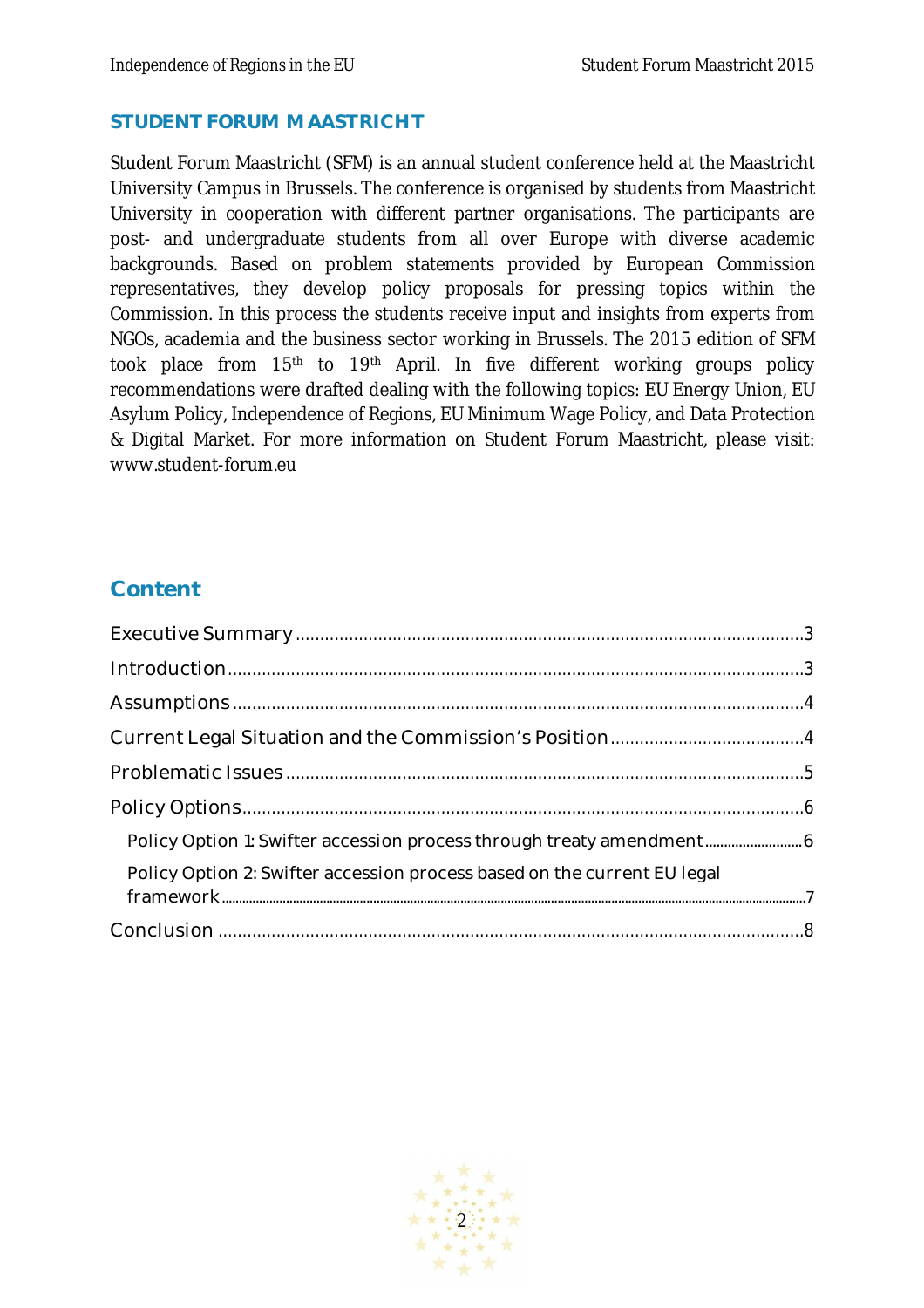# **Executive Summary**

This proposal deals with the ever more probable situation of a region of an EU Member State be-coming an independent State. Since many uncertainties arise from such a secession, providing a legal framework is of utmost importance to assure the continuity of rights and freedoms of cur-rent EU citizens. EU citizenship is attached to the nationality of a Member State, thus the loss of the latter causes the loss of all guarantees derived from the former.

Therefore this paper introduces two possible policy alternatives to tackle the issue.

The first one consists of an amendment to the Treaty of European Union (TEU), in order to provide for a legal basis for negotiations to take place before the official declaration of independence. The suggested provision would also contemplate the situation whereby the State would not want to remain in the EU.

The second solution offers a fast-track application process for the new independent State, in light of the current legal EU framework. In this case, a preliminary assessment of the eligibility of the seceding region to accede the Union shall take place as well.

# **Introduction**

Regions seeking independence or greater autonomy are increasingly visible in Europe, and have become an important and controversial issue not only for the involved states but for the entire European Union. Though the recent referendum in Scotland returned a "No" vote, this does not diminish the actuality of the issue since there are more European regions - for different reasons - seeking independence. It is likely that the contentious issue will return to the agenda in Europe repeatedly.

All regions seeking independence have in common that they expressed their wish to stay part of the EU. Any membership process will necessarily involve political considerations that can-not be anticipated by a general legal framework. The EU has demonstrated political flexibility and a strong willingness to develop pragmatic solutions in the past, as in the cases of the withdrawal of Greenland in 1985 and the reunification of Germany in 1990. But it is not enough to rely on flexibility; since the rights of European citizens are at stake, the subject demands an answer.

This policy proposal addresses the issue of EU membership in case of the independence of a region which was previously part of a Member State, focusing both on the process of accession and the issue of protection of the rights and freedoms attached to EU citizenship. In case a region of a Member State of the European Union becomes an independent state, what would the process look like for the integration of this new state in the Union? And what would be the implications for the different groups of citizens of

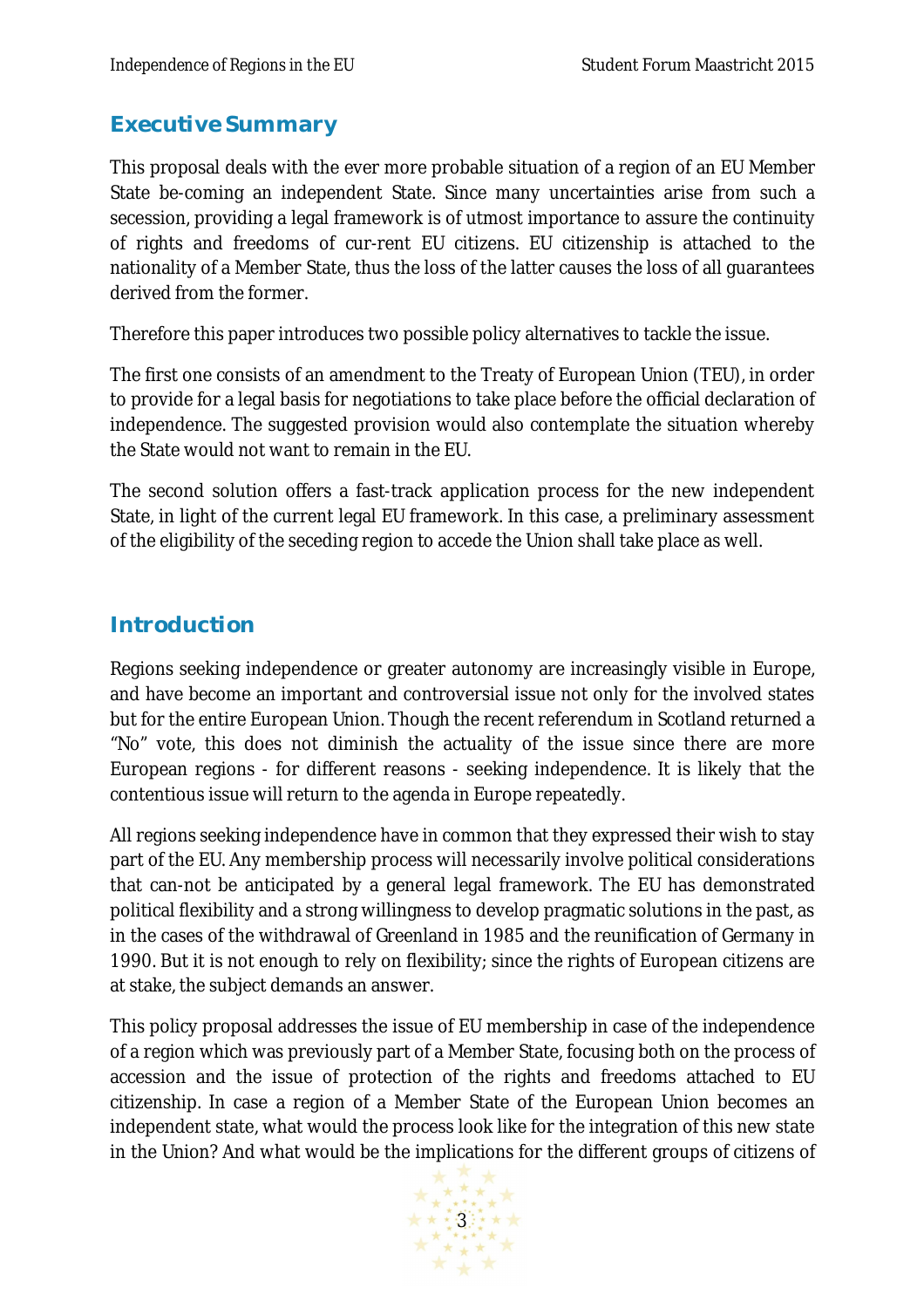and living in the newly created state, especially considering rights and freedoms linked to EU citizenship?

The Treaties of the European Union do not provide a legal framework for such a case, nor has the Commission articulated specific ways to address the problem. This proposal elaborates on two policy alternatives. The first one consists of a treaty amendment in order to allow for ac-cession negotiations to take place before an official declaration of independence. The second solution previews a fast-track application process for the new independent state based on Article 49 TEU.

# **Assumptions**

The EU does not interfere in domestic constitutional arrangements of the Member States, but in this case the Commission, as "guardian of the Treaties", has a responsibility towards EU citizens and must articulate a solution. This proposal is relevant in case the new State has obtained independence through a negotiated secession, with mutual agreement of the predecessor State, through a peaceful and democratic process. In this case, the other Union Member States are assumed to signal their will to negotiate with the new state concerning membership. The EU will maintain respect for international law and the sovereignty of all Member States.

# **Current Legal Situation and the Commission's Position**

Although the Commission has not frequently given official statements on the topic, it has given insight about the current legal framework by replying to parliamentary inquiries. According to European Union law, the Treaties will no longer apply to a part of a Member State that ceases to be part of that State. While the case of withdrawal from membership of the Union is addressed in Article 50 TFEU, there is no legal basis for an automatic accession to the Union. Therefore, a newly independent state would have to apply and follow the procedure as do countries outside the Union, in accordance with Article 49 TEU. However, the Commission has pointed out that the decision on the procedure for joining the European Union relies entirely on the discretion of the Member States. Considering that any such State would not be a member of the Union, and that having the citizenship of a Member State is a prerequisite for obtaining European citizenship, the citizens of this newly created State could be at risk of losing their status as EU citizens.

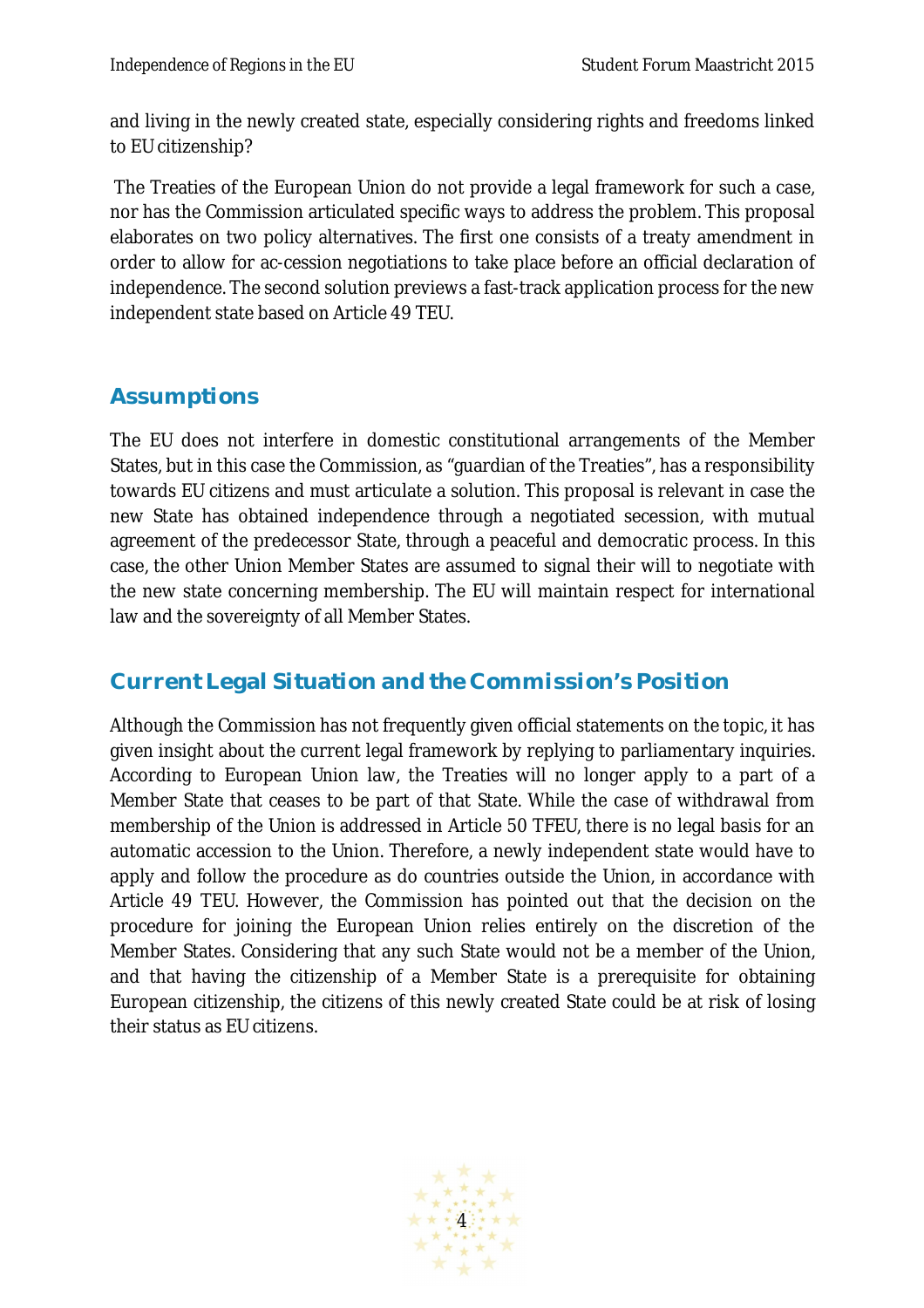# **Problematic Issues**

#### *Citizenship*

In a States' succession scenario within the EU, three key groups of EU citizens would be affected: three key groups of EU citizens would be affected: nationals of the successor state residing in the newly independent region, EU citizens from other Member States residing in the successor state and nationals of the new state residing in another EU country. For the latter the consequences might be particularly drastic: all rights of free movement would be affected, but also Regulation 883/2004 with respect to social security would no longer apply to them, which would cause their status to be "solitary, poor, nasty, brutish and short".

This proposal emphasizes the citizenship aspect because under the EU umbrella individuals enjoy certain rights and freedoms that they have come to rely on and reasonably expect to continue in the future.

Union citizenship was established in Article 20 (1) TFEU and is derived from Member State citizenship. The Treaty provision clearly states that it is to be considered "additional to and not replace national citizenship." Hence, in case the nationality of a Member State is lost, so is EU citizenship. Given the fact that EU citizenship confers a number of considerable rights and freedoms to its holder, it is of crucial importance to determine how the issue of citizenship should be addressed in case of the secession of a region from a Member State.

In Grzelczyk the European Court of Justice ruled that Union citizenship is the fundamental status of the nationals of the Member States<sup>1</sup>. In Rottmann, it was confirmed that a situation that involves the loss of EU citizenship as a consequence of deprivation of nationality of a Member State falls under the scope of EU law2. Nevertheless, EU citizenship cannot be advanced as an argument for uninterrupted or automatic EU membership of the seceding region. The rationale behind this is that the individual rights of Union citizenship cannot be transferred to a new state which is a political organization that has not acquired any rights in that regard.

#### *Other consequences*

In addition to the protection of individual citizenship rights, there are several important elements of this scenario that suggest the need for a fast-track membership process for a newly independent state. The territory and population of the new state have already been a part of the EU, and there are obvious incentives for the other Member States for minimizing disruption, including but not limited to free trade arrangements and business relations that would be very difficult to put on hold or abolish entirely. Concerning the acquis communautaire, it is in the interest of the EU for the new state to

 $\hat{\star}$  \*

 $\overline{a}$ <sup>1</sup> C-184/99 Grzelczyk v CPAS [2001] ECR I-6193.

<sup>\*\*\*\*\*\*\*\*</sup> <sup>2</sup> C-135/08 Rottmann v Freistaat Bayern [2010] ECR I-1449.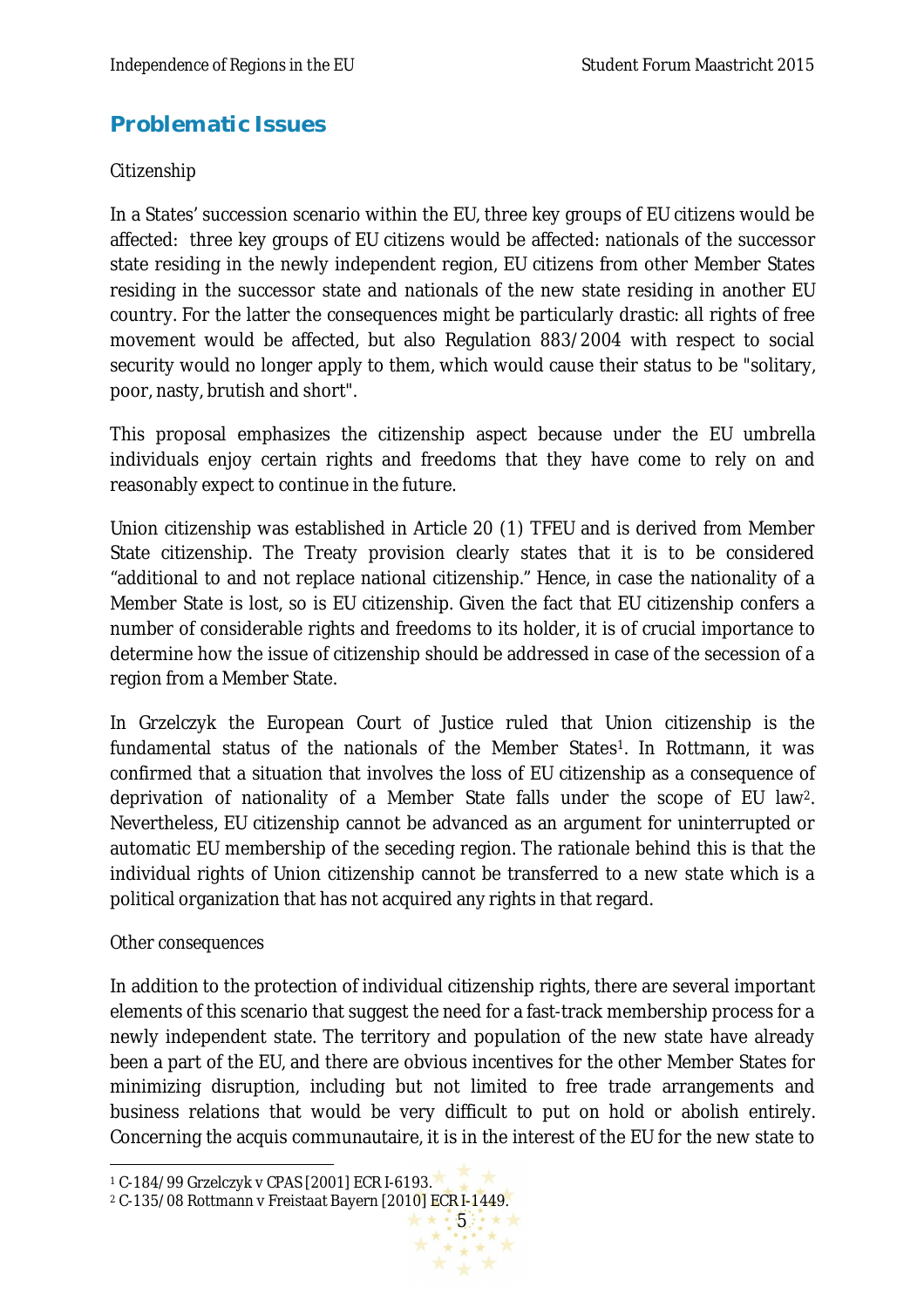implement constitutional and civil laws that are in harmony with the regulations of the predecessor state and with European values. While it is likely that the region has already complied with most of these policies, quick harmonization would be advantageous.

The democratic principles of the EU, as enshrined in Article 2 TEU, indicate that the EU should accept the outcome of a democratic and constitutional secession process led by EU citizens and authorized by a Member State government. Further, the principle of sincere cooperation as established in Article 4 TEU demands that the Member States respect the newly independent state's membership re-application and refrain from intentionally obstructing the process.

# **Policy Options**

Though the subject remains hypothetical, the recent case of the Scottish referendum indicates that the independent statehood of a region currently part of an existing Member State may become a reality, which the EU has to address in the near future. Within its existing legal framework, the EU institutions also have the ability to make the membership transition period for a newly independent EU state as smooth as possible.

This policy brief offers two solutions to the problem at hands, and both include a preliminary assessment. The aim of this initial evaluation is to instigate a negotiation process before the official declaration of independence, in order to allow a fast-track accession to the EU. The results of the assessment will not be legally binding, but it must be taken into account by the European Institutions when evaluating the possibility of membership of the new State. The assessment shall be conducted by the European Commission and be based on the Copenhagen criteria and on the 35 Chapters of the acquis. It is assumed that certain economic aspects prove themselves difficult to evaluate before independence. Therefore, further negotiations will take place after the new State declares independence, since the preliminary assessment does not intend to replace the regular process as described in Article 49 TEU.

#### **Policy Option 1: Swifter accession process through treaty amendment**

Due to the lack of a legal framework on this matter, the ideal solution would be an amendment of the TEU. This would be a long-term solution for all future cases of secession, and it would demand the help and recognition of the predecessor state. Our draft suggestion covers both the hypothesis in which the new State's citizens want to remain in the Union and the case in which they want to withdraw from it, and it reads the following:

#### *Article 49-bis:*

1. In case of independence of a region which was previously part of a Member State, and in order to protect the interests of the citizens of the new State, the citizens of the Union

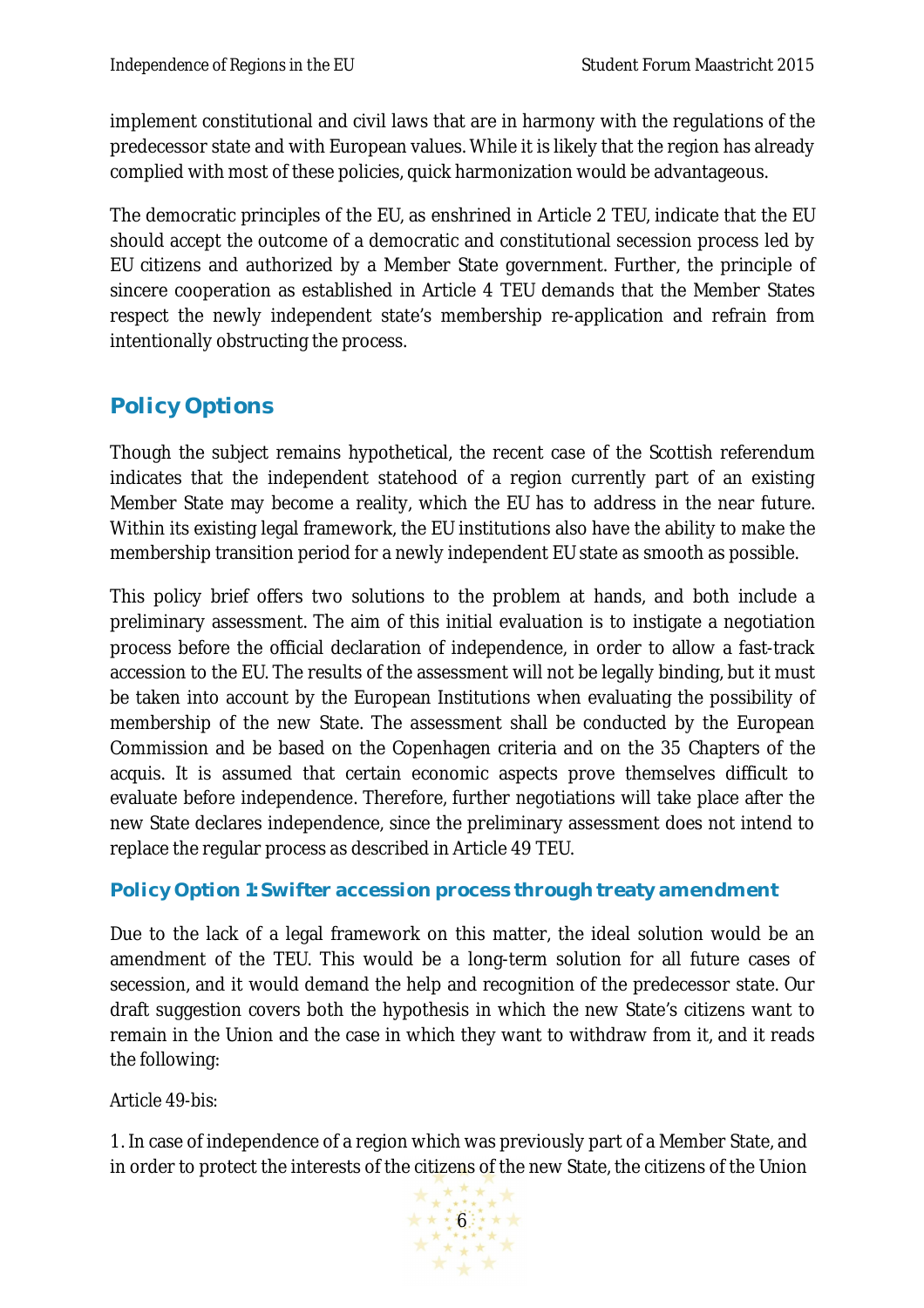and third-country nationals, a fast-track procedure to enter the Union may apply, provided the independence process meets the following criteria:

a) Official recognition of the new State by the predecessor State;

b) Accordance with the constitution of the predecessor State.

2. Previous to the declaration of independence, the concerned Member State shall notify the European Council of the situation in order to induce the fast-track procedure. During this period, which must not exceed two years, the European Commission shall conduct a preliminary assessment, in consideration of the conditions of eligibility of the future State agreed upon by the European Council. The parties involved can agree to extend this time span only insofar as it is considered strictly necessary to conclude final negotiations about the entrance in the Union.

3. After the declaration of independence, the new State may become a member of the Un-ion, according to the requirements of article 49. The admission of the new State shall be concluded as promptly as possible, taking into account the preliminary assessment and the negotiations concluded before independence.

4. In case the region which intends to become independent does not want to remain in the Union, paragraph 2 applies with the necessary adaptations.

### **Policy Option 2: Swifter accession process based on the current EU legal framework**

If a Treaty amendment cannot be reached within a reasonable time span, another option is pro-posed. This solution, which will follow Article 49 TEU, provides for a fast-track procedure within the current EU legal framework.

The procedure would start with a preliminary assessment of the seceding region based on the principle of good-faith and solidarity among Member States, as laid down in Article 3 (3) TEU. In addition, this provision sets "the well-being of its peoples" as one of the aims pursued by the Union. Moreover, Article 17 (1) TEU states that "the Commission shall promote the general interest of the Union and take appropriate initiatives to that end", giving it the competence to car-ry out the above mentioned preliminary assessment.

Article 49 TEU, in which the accession procedure is described, neither defines its time frame nor the detailed steps that need to be conducted, it merely presents a guideline for the ac-cession process. Based on the procedures described in this provision and in analogy to the guide-lines for withdrawal of Member States described in Article 50 TEU, a fast-track procedure of ac-cession should be allowed for the newly independent State. According to Article 50 TEU, a two-year period is provided to reach an agreement between the withdrawing State and the other Member States, in order to establish a base for future relations. In the case of establishment of a new independent State within the EU, also a certain period of time should be allowed to negotiate future arrangements